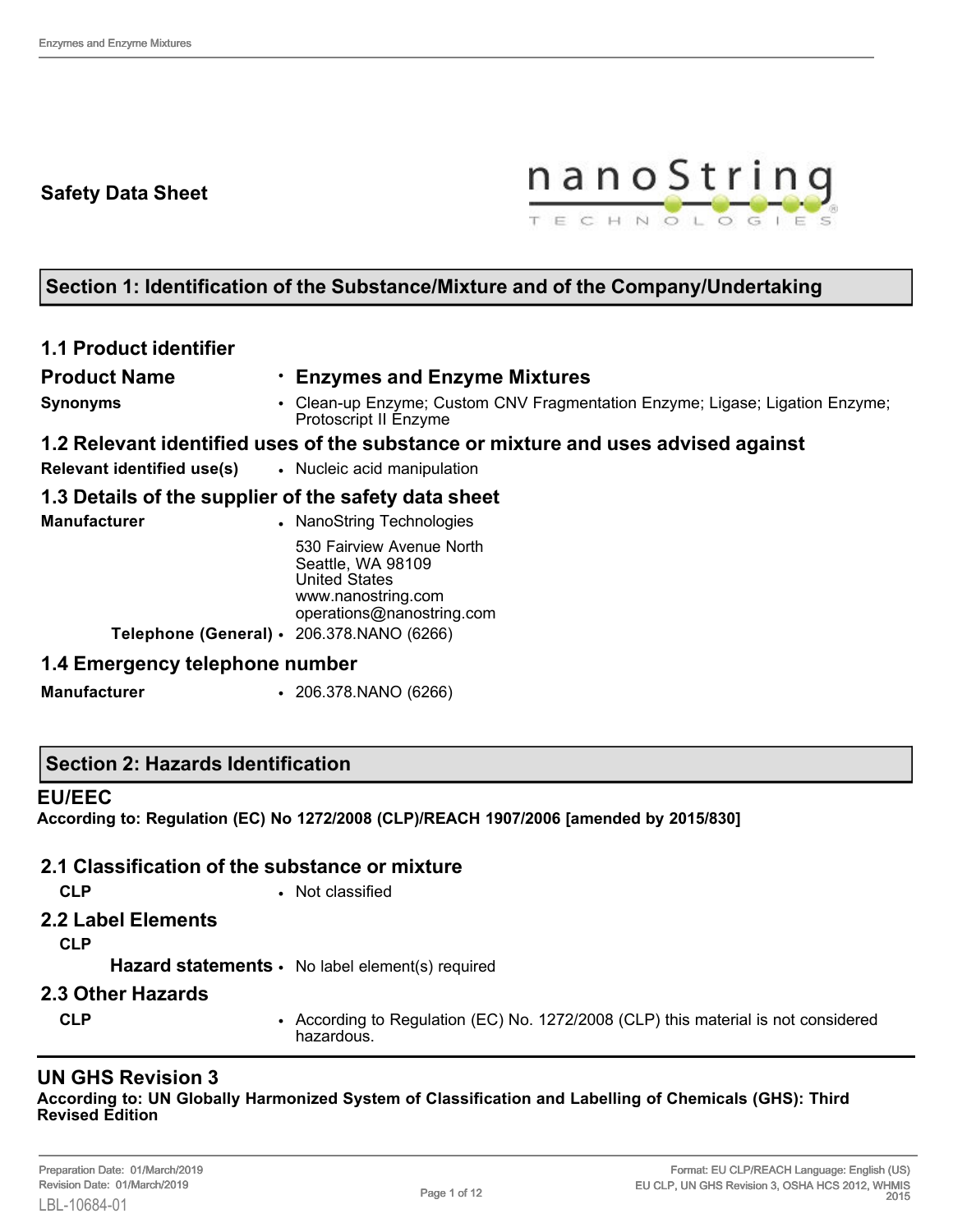| 2.1 Classification of the substance or mixture                       |                                                                                                                                             |
|----------------------------------------------------------------------|---------------------------------------------------------------------------------------------------------------------------------------------|
| <b>UN GHS</b>                                                        | • Skin Mild Irritation 3                                                                                                                    |
| 2.2 Label elements<br><b>UN GHS</b>                                  |                                                                                                                                             |
|                                                                      | <b>WARNING</b>                                                                                                                              |
|                                                                      | Hazard statements · Causes mild skin irritation                                                                                             |
| <b>Precautionary statements</b>                                      |                                                                                                                                             |
|                                                                      | Response • If skin irritation occurs: Get medical advice/attention.                                                                         |
| 2.3 Other hazards                                                    |                                                                                                                                             |
| <b>UN GHS</b>                                                        | • According to the Globally Harmonized System for Classification and Labeling (GHS)<br>this product is considered hazardous                 |
| <b>United States (US)</b><br>According to: OSHA 29 CFR 1910.1200 HCS |                                                                                                                                             |
| 2.1 Classification of the substance or mixture                       |                                                                                                                                             |
| <b>OSHA HCS 2012</b>                                                 | • Not classified                                                                                                                            |
| 2.2 Label elements                                                   |                                                                                                                                             |
|                                                                      |                                                                                                                                             |
| <b>OSHA HCS 2012</b>                                                 | <b>Hazard statements <math>\cdot</math></b> No label element(s) required                                                                    |
| 2.3 Other hazards                                                    |                                                                                                                                             |
|                                                                      |                                                                                                                                             |
| <b>OSHA HCS 2012</b>                                                 | • This product is not considered hazardous under the U.S. OSHA 29 CFR 1910.1200<br>Hazard Communication Standard.                           |
| Canada<br><b>According to: WHMIS 2015</b>                            |                                                                                                                                             |
| 2.1 Classification of the substance or mixture                       |                                                                                                                                             |
| <b>WHMIS 2015</b>                                                    | • Not classified                                                                                                                            |
| 2.2 Label elements<br><b>WHMIS 2015</b>                              |                                                                                                                                             |
|                                                                      | Hazard statements · No label element(s) required                                                                                            |
| <b>Precautionary statements</b>                                      |                                                                                                                                             |
| 2.3 Other hazards                                                    |                                                                                                                                             |
| <b>WHMIS 2015</b>                                                    | . In Canada, the product mentioned above is not considered hazardous under the<br>Workplace Hazardous Materials Information System (WHMIS). |

# **Section 3 - Composition/Information on Ingredients**

# **3.1 Substances**

• Material does not meet the criteria of a substance.

## **3.2 Mixtures**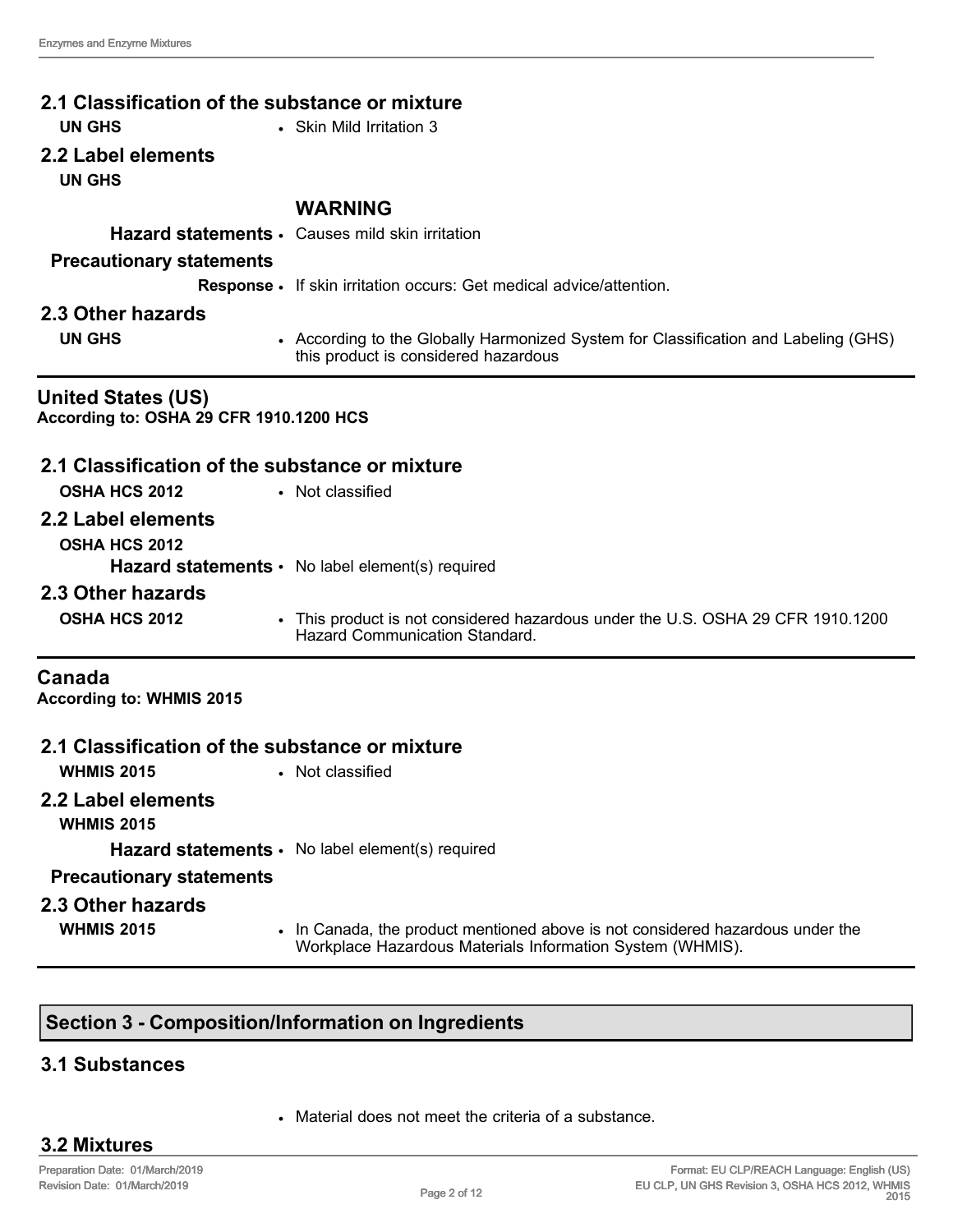| <b>Composition</b>      |                                                                          |                  |                                          |                                                                                                                                                                   |                 |
|-------------------------|--------------------------------------------------------------------------|------------------|------------------------------------------|-------------------------------------------------------------------------------------------------------------------------------------------------------------------|-----------------|
| Chemical<br><b>Name</b> | <b>Identifiers</b>                                                       | $\frac{0}{0}$    | <b>LD50/LC50</b>                         | <b>Classifications According to</b><br><b>Regulation/Directive</b>                                                                                                | <b>Comments</b> |
| Component<br>A          | CAS: 56-81-5<br>EC Number:200-<br>289-5                                  | 50%              | Ingestion/Oral-Rat LD50 .<br>12600 mg/kg | EU CLP: Eye Irrit. 2, H319<br>UN GHS Revision 3: Eye Irrit. 2; Skin Irrit. 3<br>OSHA HCS 2012: Eye Irrit. 2<br>WHMIS 2015: Eye Irrit. 2                           | <b>NDA</b>      |
| Component E             | CAS: 3483-12-3<br><b>EINECS:222-468-7</b>                                | <<br>1%          | <b>NDA</b>                               | <b>EU CLP: Not Classified</b><br><b>UN GHS Revision 3: Not Classified</b><br>OSHA HCS 2012: Not Classified<br><b>WHMIS 2015: Not Classified</b>                   | <b>NDA</b>      |
| Component D             | CAS:60-00-4<br><b>EU Index:607-429-</b><br>$00 - 8$<br>EINECS: 200-449-4 | $\,<\,$<br>$1\%$ | <b>NDA</b>                               | EU CLP: Annex VI, Table 3.1: Eye Irrit. 2, H319<br>UN GHS Revision 3: Eye Irrit. 2; Aquatic Acute<br>3<br>OSHA HCS 2012: Eye Irrit. 2<br>WHMIS 2015: Eye Irrit. 2 | <b>NDA</b>      |
| Component C             | CAS:7647-14-5<br>EC Number:231-<br>598-3                                 | $\,<\,$<br>$1\%$ | Ingestion/Oral-Rat LD50 .<br>3000 mg/kg  | EU CLP: Eye Irrit. 2, H319<br>UN GHS Revision 3: Acute Tox. 5 (Orl); Eye<br>Irrit. 2; Skin Irrit. 3<br>OSHA HCS 2012: Eye Irrit. 2<br>WHMIS 2015: Eye Irrit. 2    | <b>NDA</b>      |
| Component B             | <b>NDA</b>                                                               | $\,<\,$<br>$1\%$ | <b>NDA</b>                               | <b>EU CLP: Not Classified</b><br><b>UN GHS Revision 3: Not Classified</b><br><b>OSHA HCS 2012: Not Classified</b><br><b>WHMIS 2015: Not Classified</b>            | <b>NDA</b>      |

*See Section 16 for full text of H-statements.* 

## **Section 4 - First Aid Measures**

## **4.1 Description of first aid measures**

| <b>Inhalation</b>         | • Move victim to fresh air. Administer oxygen if breathing is difficult. Give artificial<br>respiration if victim is not breathing.                                                                                          |
|---------------------------|------------------------------------------------------------------------------------------------------------------------------------------------------------------------------------------------------------------------------|
| <b>Skin</b>               | In case of contact with substance, immediately flush skin with running water for at<br>$\bullet$<br>least 20 minutes.                                                                                                        |
| Eye                       | • In case of contact with substance, immediately flush eyes with running water for at<br>least 20 minutes.                                                                                                                   |
| Ingestion                 | • If swallowed, rinse mouth with water (only if the person is conscious) If large quantities<br>are swallowed, call a physician immediately.                                                                                 |
|                           | 4.2 Most important symptoms and effects, both acute and delayed                                                                                                                                                              |
|                           | • Refer to Section 11 - Toxicological Information.                                                                                                                                                                           |
|                           | 4.3 Indication of any immediate medical attention and special treatment needed                                                                                                                                               |
| <b>Notes to Physician</b> | • All treatments should be based on observed signs and symptoms of distress in the<br>patient. Consideration should be given to the possibility that overexposure to materials<br>other than this product may have occurred. |

## **Section 5 - Firefighting Measures**

## **5.1 Extinguishing media**

| Suitable Extinguishing Media • LARGE FIRE: Water spray, fog or regular foam.<br>SMALL FIRES: Dry chemical, CO2, water spray or regular foam. |
|----------------------------------------------------------------------------------------------------------------------------------------------|
|                                                                                                                                              |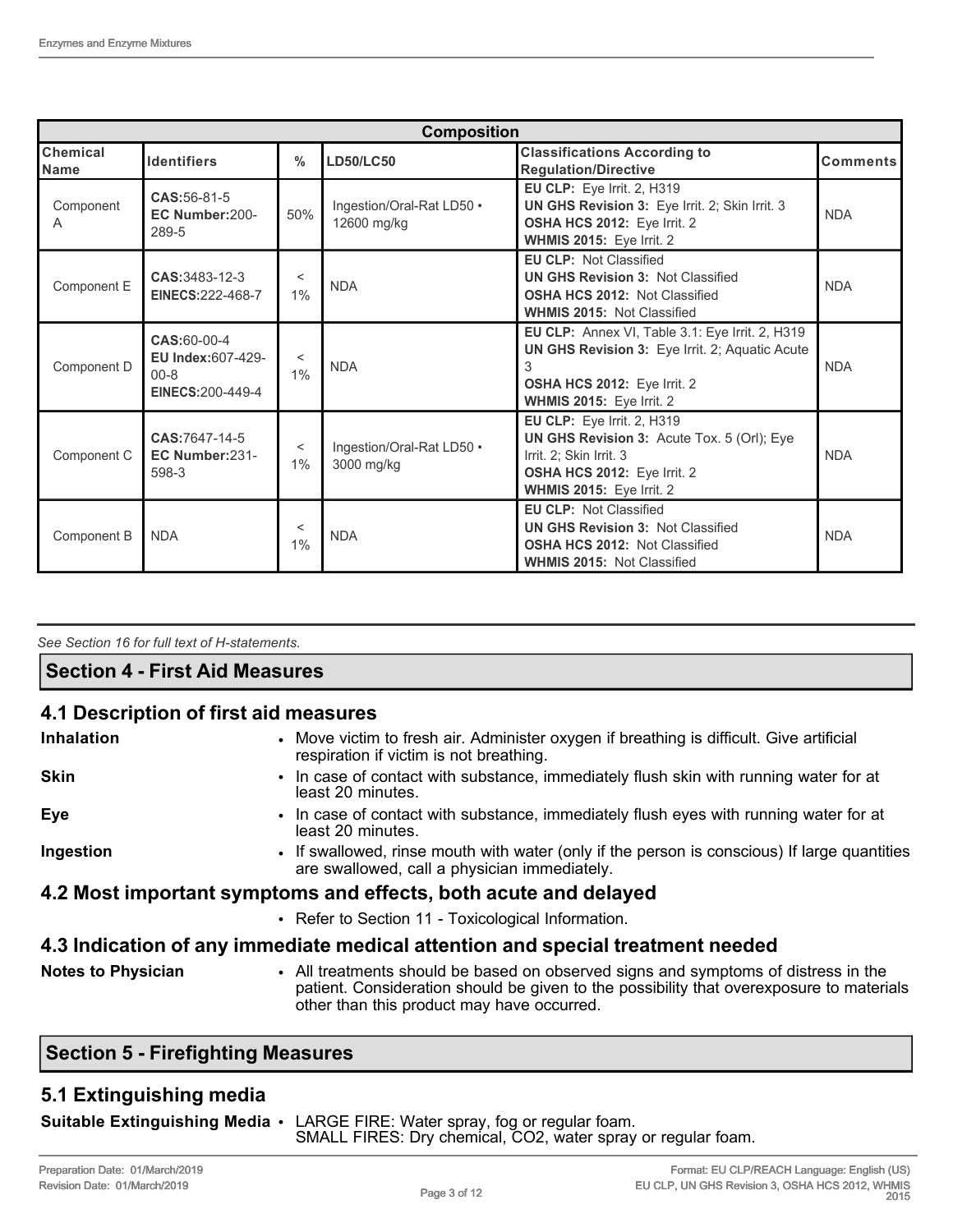| <b>Unsuitable Extinguishing</b><br>Media       | • No data available.                                                       |
|------------------------------------------------|----------------------------------------------------------------------------|
|                                                | 5.2 Special hazards arising from the substance or mixture                  |
| <b>Hazards</b>                                 | <b>Unusual Fire and Explosion</b> . Some may burn but none ignite readily. |
| <b>Hazardous Combustion</b><br><b>Products</b> | • No data available.                                                       |

#### **5.3 Advice for firefighters**

• Move containers from fire area if you can do it without risk. Wear positive pressure self-contained breathing apparatus (SCBA). Structural firefighters' protective clothing provides limited protection in fire situations ONLY; it is not effective in spill situations where direct contact with the substance is possible. Wear chemical protective clothing that is specifically recommended by the manufacturer. It may provide little or no thermal protection.

| <b>Section 6 - Accidental Release Measures</b> |  |
|------------------------------------------------|--|
|------------------------------------------------|--|

## **6.1 Personal precautions, protective equipment and emergency procedures**

- **Personal Precautions ••** Ventilate enclosed areas. Do not walk through spilled material. Use appropriate Personal Protective Equipment (PPE)
	- **Emergency Procedures** Keep unauthorized personnel away. Stay upwind.

## **6.2 Environmental precautions**

• Avoid run off to waterways and sewers.

#### **6.3 Methods and material for containment and cleaning up**

**Containment/Clean-up Measures** • Stop leak if you can do it without risk. SMALL SPILLS: Take up with sand or other non-combustible absorbent material and place into containers for later disposal. LARGE SPILLS: Dike far ahead of liquid spill for later disposal.

#### **6.4 Reference to other sections**

• Refer to Section 8 - Exposure Controls/Personal Protection and Section 13 - Disposal Considerations.

## **Section 7 - Handling and Storage**

## **7.1 Precautions for safe handling**

| <b>Handling</b> |
|-----------------|
|-----------------|

• Handle in accordance with good industrial hygiene and safety practice. Wear recommended Personal Protective Equipment when handling.

# **7.2 Conditions for safe storage, including any incompatibilities**

- **Storage** Keep container tightly closed and store at recommended temperature.
- **7.3 Specific end use(s)**
- Refer to Section 1.2 Relevant identified uses.

## **Section 8 - Exposure Controls/Personal Protection**

#### **8.1 Control parameters**

| <b>Exposure Limits/Guidelines</b> |             |  |
|-----------------------------------|-------------|--|
|                                   | <b>OSHA</b> |  |
|                                   |             |  |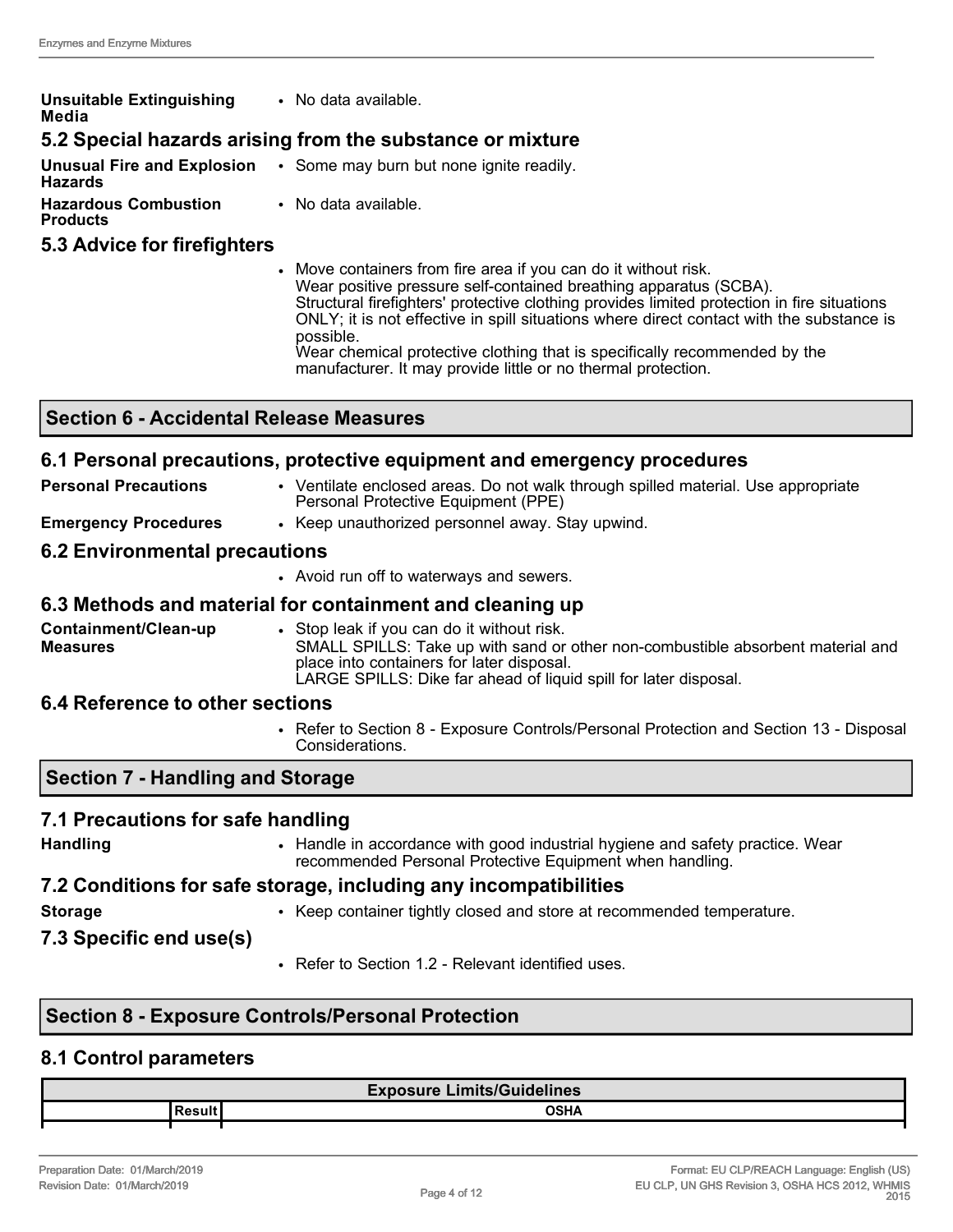| Component A<br>$(56-81-5)$                       | TWAs | 15 mg/m3 TWA (mist, total particulate); 5 mg/m3 TWA (mist, respirable fraction)                                                                                                                                                                                                                                                                                         |
|--------------------------------------------------|------|-------------------------------------------------------------------------------------------------------------------------------------------------------------------------------------------------------------------------------------------------------------------------------------------------------------------------------------------------------------------------|
| 8.2 Exposure controls                            |      |                                                                                                                                                                                                                                                                                                                                                                         |
| <b>Engineering</b><br><b>Measures/Controls</b>   |      | • Good general ventilation should be used. Ventilation rates should be matched to<br>conditions. If applicable, use process enclosures, local exhaust ventilation, or other<br>engineering controls to maintain airborne levels below recommended exposure limits.<br>If exposure limits have not been established, maintain airborne levels to an acceptable<br>level. |
| <b>Personal Protective Equipment</b>             |      |                                                                                                                                                                                                                                                                                                                                                                         |
| <b>Respiratory</b>                               |      | • In case of insufficient ventilation, wear suitable respiratory equipment.                                                                                                                                                                                                                                                                                             |
| Eye/Face                                         |      | • Wear protective eyewear (goggles, face shield, or safety glasses).                                                                                                                                                                                                                                                                                                    |
| <b>Skin/Body</b>                                 |      | • No protective clothing expected to be needed.                                                                                                                                                                                                                                                                                                                         |
| <b>Environmental Exposure</b><br><b>Controls</b> |      | • Follow best practice for site management and disposal of waste.                                                                                                                                                                                                                                                                                                       |

#### **Key to abbreviations**

ACGIH = American Conference of Governmental Industrial Hygiene TWA = Time-Weighted Averages are based on 8h/day, 40h/week exposures

## **Section 9 - Physical and Chemical Properties**

### **9.1 Information on Basic Physical and Chemical Properties**

| <b>Material Description</b>                      |              |                              |                            |
|--------------------------------------------------|--------------|------------------------------|----------------------------|
| Physical Form                                    | Liquid       | Appearance/Description       | Clear liquid with no odor. |
| Color                                            | Clear        | Odor                         | <b>Odorless</b>            |
| <b>Odor Threshold</b>                            | Data lacking |                              |                            |
| <b>General Properties</b>                        |              |                              |                            |
| <b>Boiling Point</b>                             | Data lacking | Melting Point/Freezing Point | Data lacking               |
| Decomposition Temperature                        | Data lacking | pH                           | Data lacking               |
| Specific Gravity/Relative Density                | Data lacking | <b>Water Solubility</b>      | Soluble 100 %              |
| Viscosity                                        | Data lacking | <b>Explosive Properties</b>  | Data lacking               |
| <b>Oxidizing Properties:</b>                     | Data lacking |                              |                            |
| <b>Volatility</b>                                |              |                              |                            |
| Vapor Pressure                                   | Data lacking | <b>Vapor Density</b>         | Data lacking               |
| <b>Evaporation Rate</b>                          | Data lacking |                              |                            |
| Flammability                                     |              |                              |                            |
| <b>Flash Point</b>                               | Data lacking | UEL                          | Data lacking               |
| LEL                                              | Data lacking | Autoignition                 | Data lacking               |
| Flammability (solid, gas)                        | Data lacking |                              |                            |
| <b>Environmental</b>                             |              |                              |                            |
| Octanol/Water Partition coefficient Data lacking |              |                              |                            |

### **9.2 Other Information**

• No additional physical and chemical parameters noted.

## **Section 10: Stability and Reactivity**

### **10.1 Reactivity**

• No dangerous reaction known under conditions of normal use.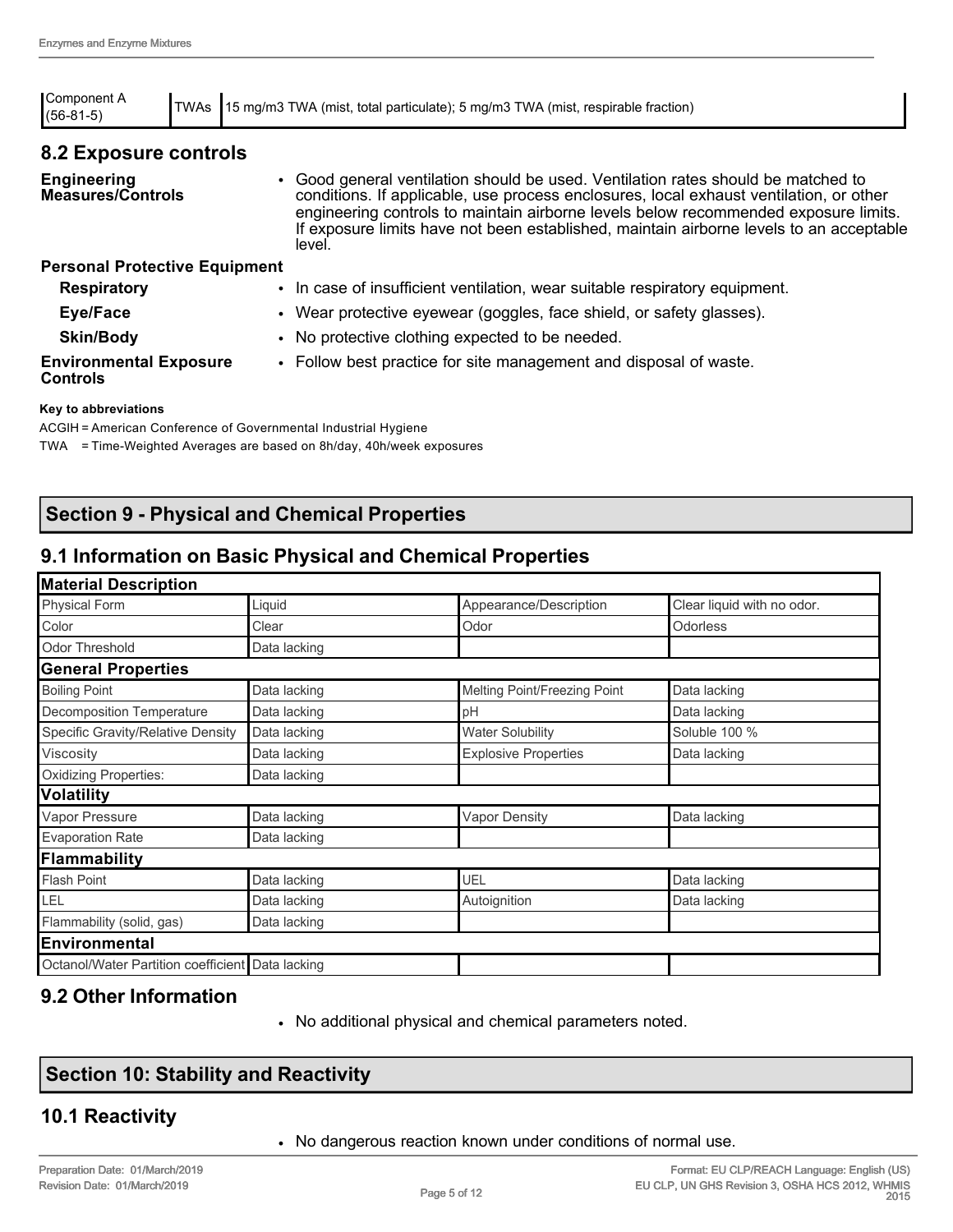## **10.2 Chemical stability**

• Stable

### **10.3 Possibility of hazardous reactions**

• Hazardous polymerization will not occur.

#### **10.4 Conditions to avoid**

• Incompatible materials.

#### **10.5 Incompatible materials**

• Strong oxidizing agents.

### **10.6 Hazardous decomposition products**

• Thermal decomposition can lead to release of irritating and toxic gases and vapors. Carbon oxides.

# **Section 11 - Toxicological Information**

#### **11.1 Information on toxicological effects**

| <b>Components</b>          |                 |                                                                                                                                                                                                                                                                                                                                                                                                                                                                                                                                                                                                                                                                                                                                                                                                                                                                                                                                                                                   |
|----------------------------|-----------------|-----------------------------------------------------------------------------------------------------------------------------------------------------------------------------------------------------------------------------------------------------------------------------------------------------------------------------------------------------------------------------------------------------------------------------------------------------------------------------------------------------------------------------------------------------------------------------------------------------------------------------------------------------------------------------------------------------------------------------------------------------------------------------------------------------------------------------------------------------------------------------------------------------------------------------------------------------------------------------------|
| Component<br>A (50%)       | 56-81<br>-5     | Acute Toxicity: Ingestion/Oral-Rat LD50 • 12600 mg/kg;<br>Irritation: Eye-Rabbit • 500 mg 24 Hour(s) • Mild irritation; Skin-Rabbit • 500 mg 24 Hour(s) • Mild irritation;<br>Multi-dose Toxicity: Ingestion/Oral-Mouse TDLo · 560 g/kg 8 Week(s)-Continuous; Lungs, Thorax, or<br>Respiration:Structural or functional change in trachea or bronchi; Ingestion/Oral-Mouse TDLo · 2800 mg/kg 25 Week<br>(s)-Continuous; Skin and Appendages: Other: Tumors; Tumorigenic: Facilitates action of known carcinogen;<br>Mutagen: Cytogenetic analysis · Ingestion/Oral-Rat · 1 g/kg;<br>Reproductive: Ingestion/Oral-Rat TDLo · 100 mg/kg (1D male); Reproductive Effects: Effects on Fertility: Post-<br>implantation mortality:<br>Tumorigen / Carcinogen: Ingestion/Oral-Mouse TDLo · 87.5 g/kg 25 Week(s)-Intermittent; Tumorigenic:Equivocal<br>tumorigenic agent by RTECS criteria; Lungs, Thorax, or Respiration:Tumors; Tumorigenic:Facilitates action of<br>known carcinogen |
| Component<br>$C \le 1\%)$  | 7647-<br>$14-5$ | Acute Toxicity: Ingestion/Oral-Rat LD50 • 3000 mg/kg; Ingestion/Oral-Rat TDLo • 1.43 mg/kg; Gastrointestinal:Ulceration<br>or bleeding from stomach;<br>Irritation: Eye-Rabbit • 10 mg • Moderate irritation; Skin-Rabbit • 500 mg 24 Hour(s) • Mild irritation;<br>Mutagen: Micronucleus test • Ingestion/Oral-Rat • 2 pph 14 Day(s); Unscheduled DNA synthesis • Ingestion/Oral-Rat •<br>16800 mg/kg 4 Week(s)-Continuous                                                                                                                                                                                                                                                                                                                                                                                                                                                                                                                                                       |
| Component<br>$D \leq 1\%)$ | -4              | Reproductive: Ingestion/Oral-Rat TDLo · 7632 mg/kg (7-14D preg); Reproductive Effects: Specific Developmental<br>Abnormalities:Eye, ear; Reproductive Effects:Specific Developmental Abnormalities:Craniofacial (including nose and<br>60-00 tongue); Reproductive Effects: Specific Developmental Abnormalities: Musculoskeletal system; Ingestion/Oral-Rat<br>TDLo • 7632 mg/kg (7-14D preg); Reproductive Effects: Specific Developmental Abnormalities: Cardiovascular<br>(circulatory) system; Reproductive Effects: Specific Developmental Abnormalities: Respiratory system; Reproductive<br>Effects: Specific Developmental Abnormalities: Urogenital system                                                                                                                                                                                                                                                                                                              |

| <b>GHS Properties</b>            | <b>Classification</b>                                                                                                                               |
|----------------------------------|-----------------------------------------------------------------------------------------------------------------------------------------------------|
| Acute toxicity                   | EU/CLP . Data lacking<br><b>UN GHS 3 . Data lacking</b><br><b>OSHA HCS 2012 • Data lacking</b><br><b>WHMIS 2015</b> • Data lacking                  |
| <b>Skin corrosion/Irritation</b> | <b>EU/CLP</b> • Data lacking<br><b>UN GHS 3 • Skin Mild Irritation 3</b><br><b>OSHA HCS 2012 • Data lacking</b><br><b>WHMIS 2015 • Data lacking</b> |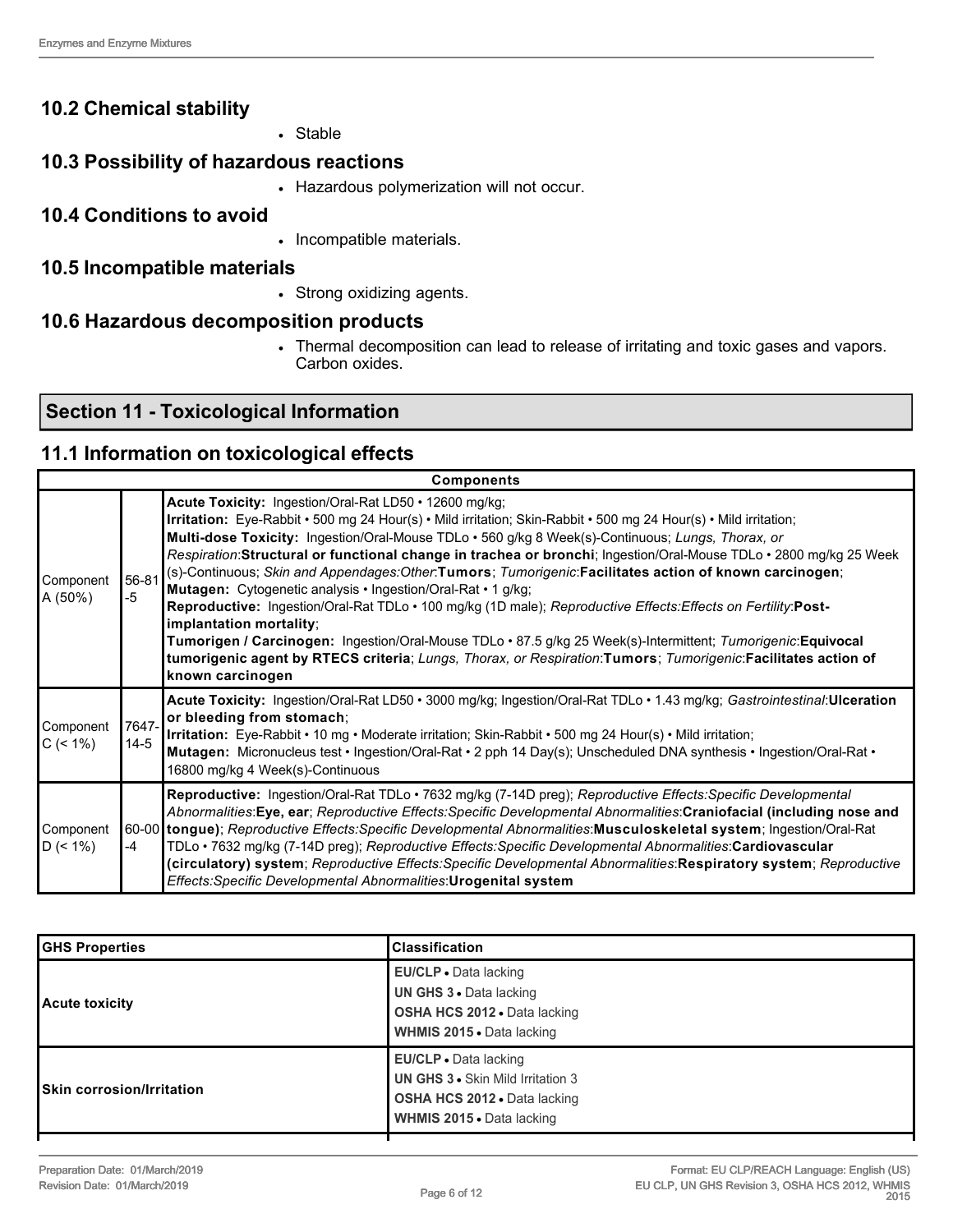|                                  | EU/CLP · Data lacking                                     |
|----------------------------------|-----------------------------------------------------------|
| Serious eye damage/Irritation    | UN GHS 3 · Data lacking<br>OSHA HCS 2012 . Data lacking   |
|                                  | WHMIS 2015 . Data lacking                                 |
|                                  | EU/CLP . Data lacking                                     |
|                                  | UN GHS 3 · Data lacking                                   |
| <b>Skin sensitization</b>        | OSHA HCS 2012 . Data lacking                              |
|                                  | <b>WHMIS 2015 •</b> Data lacking                          |
|                                  | EU/CLP · Data lacking                                     |
| <b>Respiratory sensitization</b> | UN GHS 3 . Data lacking                                   |
|                                  | OSHA HCS 2012 . Data lacking                              |
|                                  | WHMIS 2015 . Data lacking                                 |
|                                  | EU/CLP · Data lacking                                     |
| <b>Aspiration Hazard</b>         | UN GHS 3 · Data lacking                                   |
|                                  | OSHA HCS 2012 . Data lacking                              |
|                                  | WHMIS 2015 . Data lacking                                 |
|                                  | EU/CLP - Data lacking                                     |
| Carcinogenicity                  | UN GHS 3 . Data lacking                                   |
|                                  | OSHA HCS 2012 . Data lacking                              |
|                                  | WHMIS 2015 . Data lacking                                 |
|                                  | EU/CLP · Data lacking                                     |
| <b>Germ Cell Mutagenicity</b>    | <b>UN GHS 3 • Data lacking</b>                            |
|                                  | OSHA HCS 2012 . Data lacking                              |
|                                  | WHMIS 2015 . Data lacking                                 |
|                                  | EU/CLP · Data lacking                                     |
| <b>Toxicity for Reproduction</b> | UN GHS 3 . Data lacking                                   |
|                                  | OSHA HCS 2012 . Data lacking<br>WHMIS 2015 . Data lacking |
|                                  |                                                           |
|                                  | EU/CLP . Data lacking<br>UN GHS 3 . Data lacking          |
| STOT-SE                          | OSHA HCS 2012 . Data lacking                              |
|                                  | WHMIS 2015 . Data lacking                                 |
|                                  | EU/CLP · Data lacking                                     |
|                                  | UN GHS 3 · Data lacking                                   |
| <b>STOT-RE</b>                   | <b>OSHA HCS 2012 •</b> Data lacking                       |
|                                  | WHMIS 2015 . Data lacking                                 |

# **Potential Health Effects**

| <b>Inhalation</b>        |                                                                   |
|--------------------------|-------------------------------------------------------------------|
| Acute (Immediate)        | • Under normal conditions of use, no health effects are expected. |
| <b>Chronic (Delayed)</b> | • No data available.                                              |
| <b>Skin</b>              |                                                                   |
| Acute (Immediate)        | • Causes mild skin irritation.                                    |
| <b>Chronic (Delayed)</b> | • No data available.                                              |
| Eye                      |                                                                   |
| Acute (Immediate)        | • Under normal conditions of use, no health effects are expected. |
| <b>Chronic (Delayed)</b> | • No data available.                                              |
| Ingestion                |                                                                   |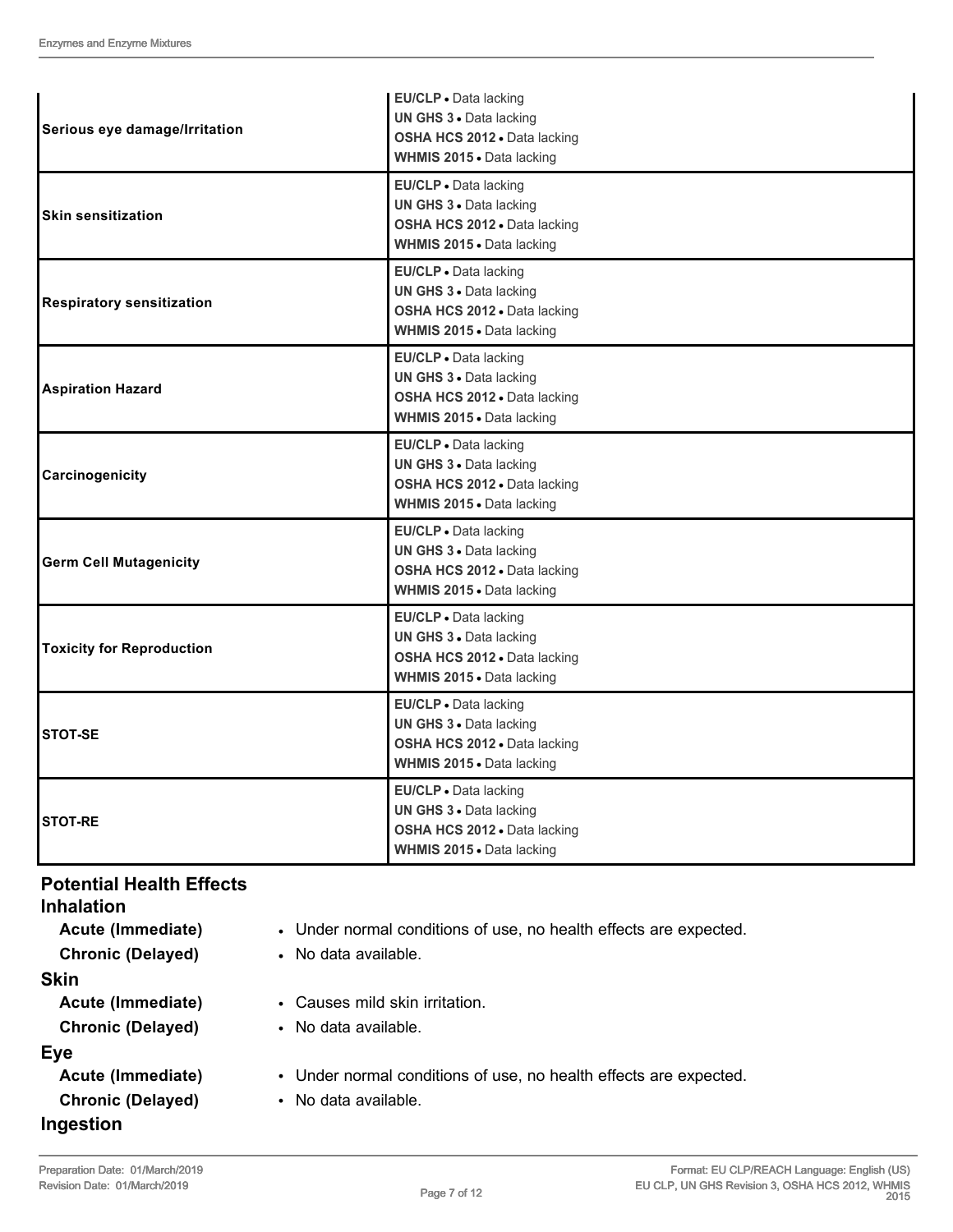#### **Acute (Immediate)** • Under normal conditions of use, no health effects are expected.

**Chronic (Delayed)** • No data available.

## **Section 12 - Ecological Information**

## **12.1 Toxicity**

• Material data lacking.

#### **12.2 Persistence and degradability**

• Material data lacking.

#### **12.3 Bioaccumulative potential**

• Material data lacking.

#### **12.4 Mobility in Soil**

• Material data lacking.

#### **12.5 Results of PBT and vPvB assessment**

• No PBT and vPvB assessment has been conducted.

## **12.6 Other adverse effects**

• No studies have been found.

#### **Section 13 - Disposal Considerations**

#### **13.1 Waste treatment methods**

- **Product waste** Dispose of content and/or container in accordance with local, regional, national, and/or international regulations.
- 
- 
- **Packaging waste** Dispose of content and/or container in accordance with local, regional, national, and/or international regulations.

# **Section 14 - Transport Information**

|                  | <b>14.1 UN</b><br>number | 14.2 UN proper<br>shipping name | 14.3 Transport hazard<br>class(es) | 14.4 Packing<br>group | <b>14.5 Environmental</b><br>hazards |
|------------------|--------------------------|---------------------------------|------------------------------------|-----------------------|--------------------------------------|
| <b>DOT</b>       | Not Applicable           | Not Regulated                   | Not Applicable                     | Not Applicable        | <b>NDA</b>                           |
| <b>TDG</b>       | Not Applicable           | Not Regulated                   | Not Applicable                     | Not Applicable        | <b>NDA</b>                           |
| <b>IMO/IMDG</b>  | Not Applicable           | Not Regulated                   | Not Applicable                     | Not Applicable        | <b>NDA</b>                           |
| <b>IATA/ICAO</b> | Not Applicable           | Not Regulated                   | Not Applicable                     | Not Applicable        | <b>NDA</b>                           |

**14.6 Special precautions for**  • None specified.

**user 14.7 Transport in bulk according to Annex II of Marpol and the IBC Code** • Data lacking.

## **Section 15 - Regulatory Information**

## **15.1 Safety, health and environmental regulations/legislation specific for the substance or mixture**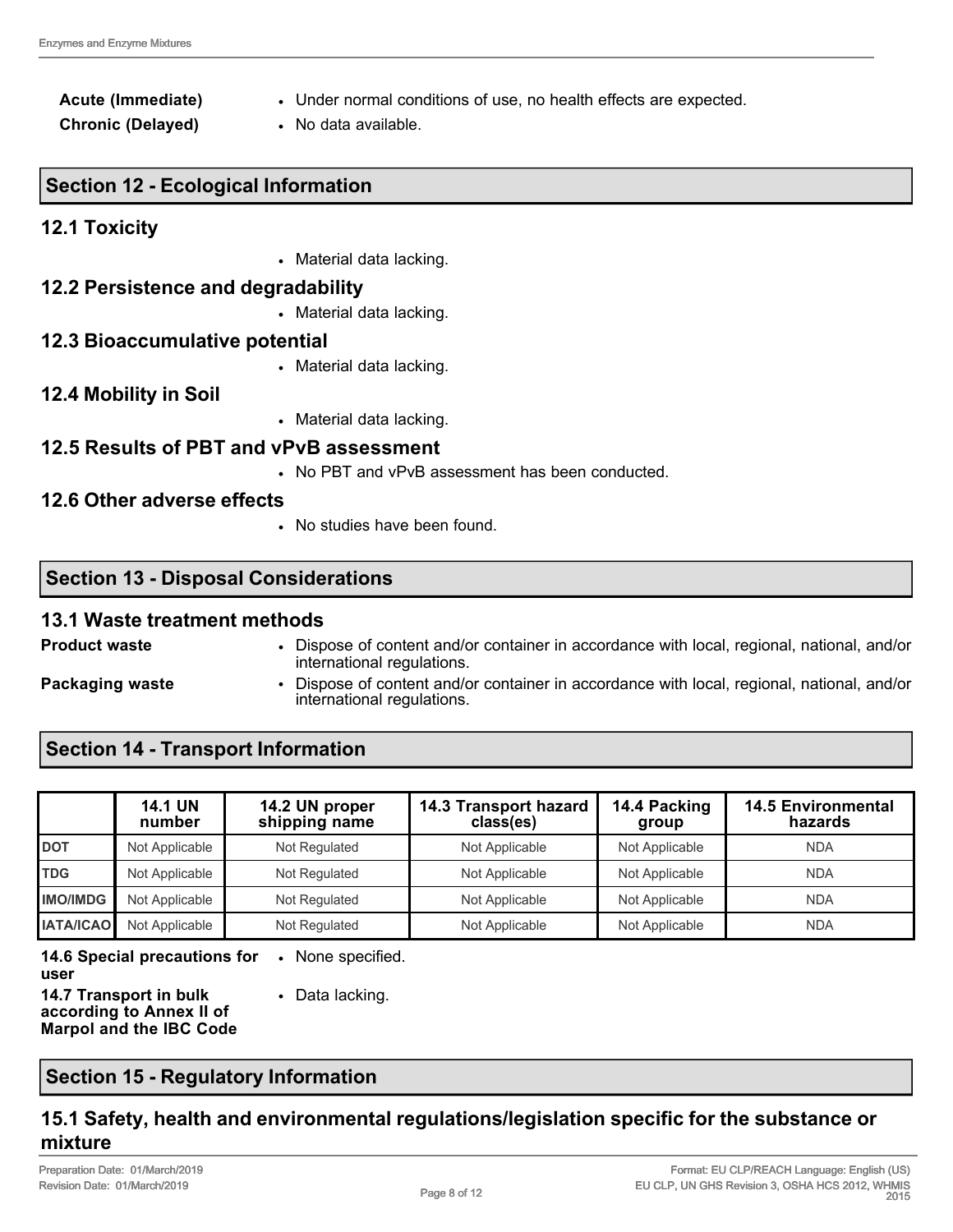| <b>State Right To Know</b>                              |            |     |           |     |  |  |  |
|---------------------------------------------------------|------------|-----|-----------|-----|--|--|--|
| <b>CAS</b><br><b>NJ</b><br>МA<br><b>PA</b><br>Component |            |     |           |     |  |  |  |
| Component E                                             | 3483-12-3  | No  | No        | No  |  |  |  |
| Component D                                             | 60-00-4    | Yes | Yes       | Yes |  |  |  |
| Component A                                             | 56-81-5    | Yes | Yes       | Yes |  |  |  |
| Component B                                             | 17447-40-7 | No  | <b>No</b> | No  |  |  |  |
| Component C                                             | 7647-14-5  | No  | <b>No</b> | No  |  |  |  |

| Inventory   |                                                                                                              |     |    |     |           |     |  |  |
|-------------|--------------------------------------------------------------------------------------------------------------|-----|----|-----|-----------|-----|--|--|
| Component   | <b>EU ELNICS</b><br><b>CAS</b><br><b>TSCA</b><br><b>Canada NDSL</b><br><b>EU EINECS</b><br><b>Canada DSL</b> |     |    |     |           |     |  |  |
| Component E | 3483-12-3                                                                                                    | Yes | No | Yes | <b>No</b> | Yes |  |  |
| Component D | 160-00-4                                                                                                     | Yes | No | Yes | <b>No</b> | Yes |  |  |
| Component A | 56-81-5                                                                                                      | Yes | No | Yes | <b>No</b> | Yes |  |  |
| Component B | 7447-40-7                                                                                                    | Yes | No | Yes | <b>No</b> | Yes |  |  |
| Component C | 17647-14-5                                                                                                   | Yes | No | Yes | No        | Yes |  |  |

# **Canada**

| ⊺Labor⊤<br>Canada - WHMIS 1988 - Classifications of Substances         |               |                                                                                              |
|------------------------------------------------------------------------|---------------|----------------------------------------------------------------------------------------------|
| • Component B                                                          | 7447-40-7     | Uncontrolled product<br>according to WHMIS<br>classification criteria (including<br>$23.8\%$ |
| • Component A                                                          | $56 - 81 - 5$ | Uncontrolled product<br>according to WHMIS<br>classification criteria                        |
| • Component C                                                          | 7647-14-5     | Uncontrolled product<br>according to WHMIS<br>classification criteria                        |
| • Component D                                                          | 60-00-4       | D <sub>2</sub> B                                                                             |
| • Component E                                                          | 3483-12-3     | <b>Not Listed</b>                                                                            |
| Canada - WHMIS 1988 - Ingredient Disclosure List                       |               |                                                                                              |
| • Component B                                                          | 7447-40-7     | Not Listed                                                                                   |
| • Component A                                                          | $56 - 81 - 5$ | <b>Not Listed</b>                                                                            |
| • Component C                                                          | 7647-14-5     | <b>Not Listed</b>                                                                            |
| • Component D                                                          | $60 - 00 - 4$ | Not Listed                                                                                   |
| • Component E                                                          | 3483-12-3     | <b>Not Listed</b>                                                                            |
| <b>Environment</b> ⊤                                                   |               |                                                                                              |
| <b>Canada - CEPA - Priority Substances List</b><br>$\cdot$ Component R | 7447-40-7     | Not Listed                                                                                   |

| • Component B | 7447-40-7     | Not Listed |
|---------------|---------------|------------|
| • Component A | $56 - 81 - 5$ | Not Listed |
| • Component C | 7647-14-5     | Not Listed |
| • Component D | 60-00-4       | Not Listed |
| • Component E | 3483-12-3     | Not Listed |
|               |               |            |

# **United States**

| . .<br>×<br>۰,<br>۰. |  |
|----------------------|--|
|----------------------|--|

| U.S. - OSHA - Process Safety Management - Highly Hazardous Chemicals |           |                    |
|----------------------------------------------------------------------|-----------|--------------------|
| $\cdot$ Component B                                                  | 7447-40-7 | <b>Not Listed</b>  |
| Preparation Date: 01/March/2019                                      |           | Format: EU CLP/REA |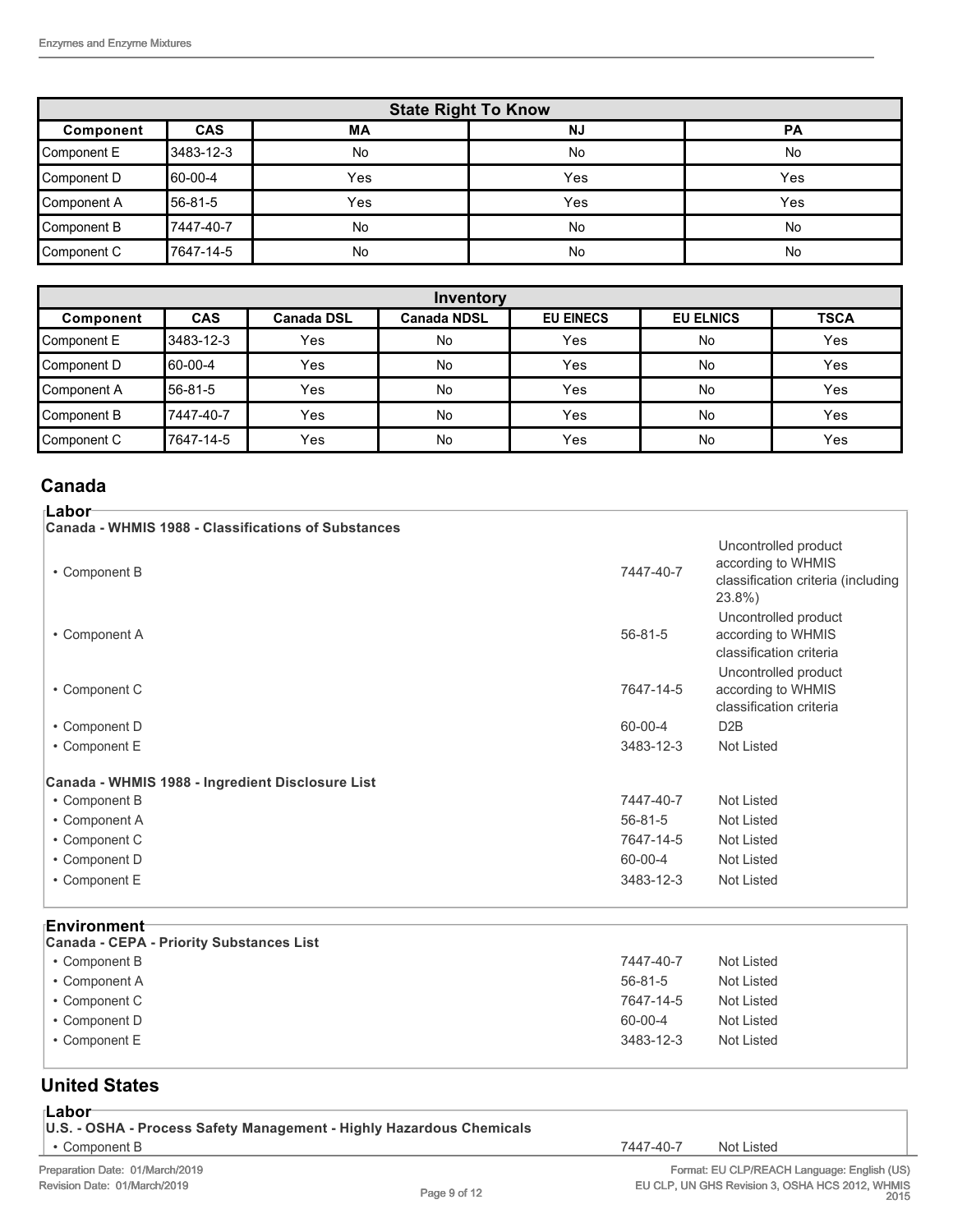| • Component A<br>• Component C<br>• Component D<br>• Component E | $56 - 81 - 5$<br>Not Listed<br>7647-14-5<br>Not Listed<br>60-00-4<br>Not Listed<br>3483-12-3<br>Not Listed |
|------------------------------------------------------------------|------------------------------------------------------------------------------------------------------------|
| U.S. - OSHA - Specifically Regulated Chemicals                   |                                                                                                            |
| • Component B                                                    | 7447-40-7<br>Not Listed                                                                                    |
| • Component A                                                    | $56 - 81 - 5$<br>Not Listed                                                                                |
| • Component C                                                    | 7647-14-5<br>Not Listed                                                                                    |
| • Component D                                                    | 60-00-4<br>Not Listed                                                                                      |
| • Component E                                                    | 3483-12-3<br>Not Listed                                                                                    |

#### **Environment U.S. - CAA (Clean Air Act) - 1990 Hazardous Air Pollutants** • Component B 7447-40-7 Not Listed • Component A 56-81-5 Not Listed • Component C 7647-14-5 Not Listed • Component D 60-00-4 Not Listed • Component E 3483-12-3 Not Listed **U.S. - CERCLA/SARA - Hazardous Substances and their Reportable Quantities** • Component B 7447-40-7 Not Listed • Component A 56-81-5 Not Listed • Component C 7647-14-5 Not Listed • Component D<br>
60-00-4 5000 lb final RQ; 2270 kg final<br>
FO RQ • Component E 3483-12-3 Not Listed **U.S. - CERCLA/SARA - Radionuclides and Their Reportable Quantities** • Component B 7447-40-7 Not Listed • Component A 56-81-5 Not Listed • Component C **7647-14-5** Not Listed • Component D 60-00-4 Not Listed • Component E 3483-12-3 Not Listed **U.S. - CERCLA/SARA - Section 302 Extremely Hazardous Substances EPCRA RQs** • Component B 7447-40-7 Not Listed • Component A 56-81-5 Not Listed • Component C 7647-14-5 Not Listed • Component D 60-00-4 Not Listed • Component E 3483-12-3 Not Listed **U.S. - CERCLA/SARA - Section 302 Extremely Hazardous Substances TPQs** • Component B 7447-40-7 Not Listed • Component A 56-81-5 Not Listed • Component C 7647-14-5 Not Listed • Component D 60-00-4 Not Listed • Component E 3483-12-3 Not Listed **U.S. - CERCLA/SARA - Section 313 - Emission Reporting** • Component B 7447-40-7 Not Listed • Component A 56-81-5 Not Listed • Component C 7647-14-5 Not Listed • Component D 60-00-4 Not Listed • Component E 3483-12-3 Not Listed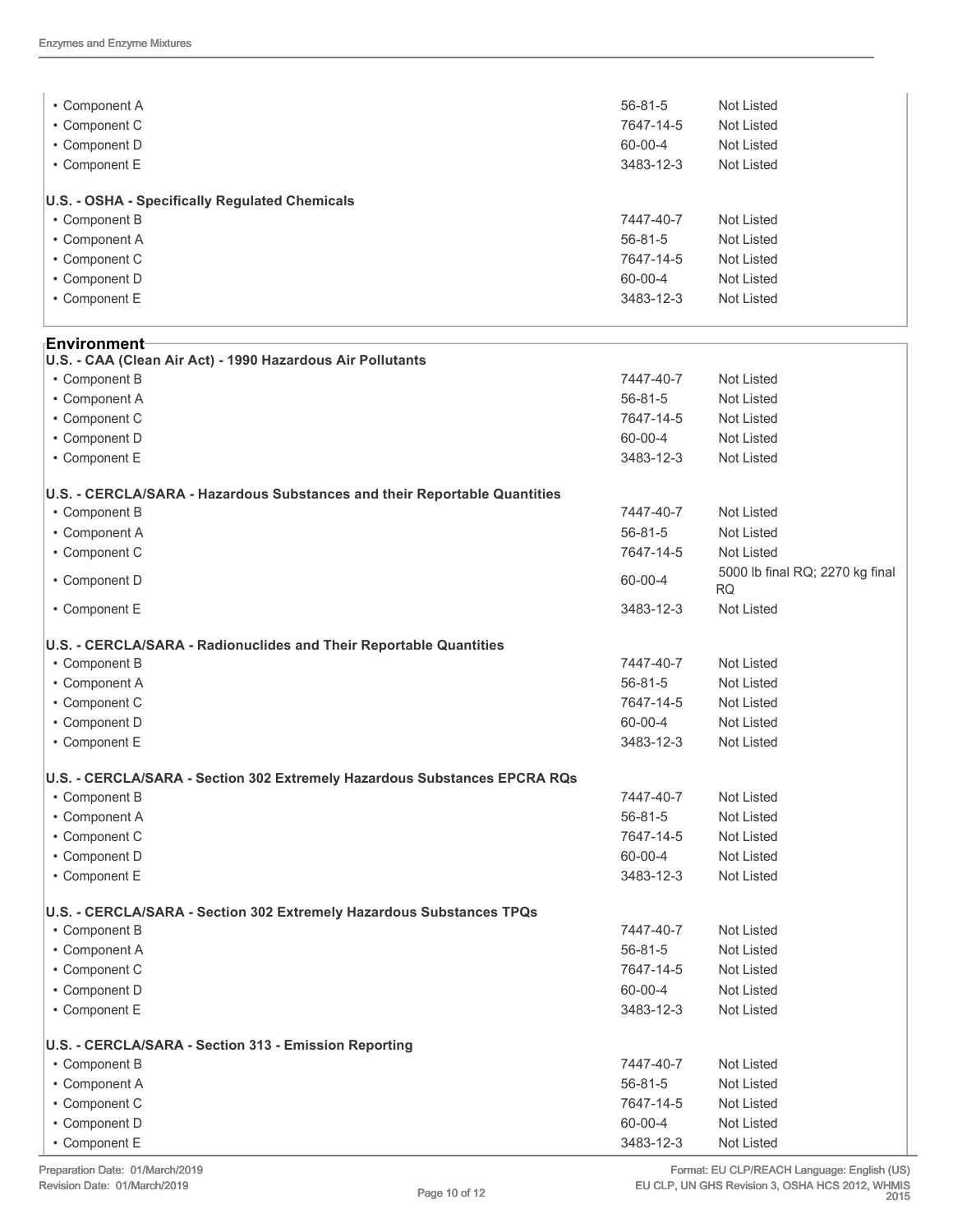$\begin{array}{c} \hline \end{array}$ 

| U.S. - CERCLA/SARA - Section 313 - PBT Chemical Listing |               |            |
|---------------------------------------------------------|---------------|------------|
| • Component B                                           | 7447-40-7     | Not Listed |
| • Component A                                           | $56 - 81 - 5$ | Not Listed |
| • Component C                                           | 7647-14-5     | Not Listed |
| • Component D                                           | 60-00-4       | Not Listed |
| • Component E                                           | 3483-12-3     | Not Listed |
|                                                         |               |            |

## **United States - California**

| <b>Environment</b> ⊦                                                      |               |                   |
|---------------------------------------------------------------------------|---------------|-------------------|
| U.S. - California - Proposition 65 - Carcinogens List                     |               |                   |
| • Component B                                                             | 7447-40-7     | <b>Not Listed</b> |
| • Component A                                                             | $56 - 81 - 5$ | <b>Not Listed</b> |
| • Component C                                                             | 7647-14-5     | <b>Not Listed</b> |
| • Component D                                                             | 60-00-4       | <b>Not Listed</b> |
| • Component E                                                             | 3483-12-3     | <b>Not Listed</b> |
| U.S. - California - Proposition 65 - Developmental Toxicity               |               |                   |
| • Component B                                                             | 7447-40-7     | <b>Not Listed</b> |
| • Component A                                                             | $56 - 81 - 5$ | <b>Not Listed</b> |
| • Component C                                                             | 7647-14-5     | <b>Not Listed</b> |
| • Component D                                                             | 60-00-4       | <b>Not Listed</b> |
| • Component E                                                             | 3483-12-3     | <b>Not Listed</b> |
| U.S. - California - Proposition 65 - Maximum Allowable Dose Levels (MADL) |               |                   |
| • Component B                                                             | 7447-40-7     | <b>Not Listed</b> |
| • Component A                                                             | $56 - 81 - 5$ | <b>Not Listed</b> |
| • Component C                                                             | 7647-14-5     | <b>Not Listed</b> |
| • Component D                                                             | 60-00-4       | <b>Not Listed</b> |
| • Component E                                                             | 3483-12-3     | <b>Not Listed</b> |
| U.S. - California - Proposition 65 - No Significant Risk Levels (NSRL)    |               |                   |
| • Component B                                                             | 7447-40-7     | <b>Not Listed</b> |
| • Component A                                                             | $56 - 81 - 5$ | <b>Not Listed</b> |
| • Component C                                                             | 7647-14-5     | <b>Not Listed</b> |
| • Component D                                                             | 60-00-4       | <b>Not Listed</b> |
| • Component E                                                             | 3483-12-3     | <b>Not Listed</b> |
| U.S. - California - Proposition 65 - Reproductive Toxicity - Female       |               |                   |
| • Component B                                                             | 7447-40-7     | <b>Not Listed</b> |
| • Component A                                                             | 56-81-5       | <b>Not Listed</b> |
| • Component C                                                             | 7647-14-5     | <b>Not Listed</b> |
| • Component D                                                             | 60-00-4       | <b>Not Listed</b> |
| • Component E                                                             | 3483-12-3     | <b>Not Listed</b> |
| U.S. - California - Proposition 65 - Reproductive Toxicity - Male         |               |                   |
| • Component B                                                             | 7447-40-7     | <b>Not Listed</b> |
| • Component A                                                             | $56 - 81 - 5$ | <b>Not Listed</b> |
| • Component C                                                             | 7647-14-5     | <b>Not Listed</b> |
| • Component D                                                             | 60-00-4       | <b>Not Listed</b> |
| • Component E                                                             | 3483-12-3     | <b>Not Listed</b> |

# **15.2 Chemical Safety Assessment**